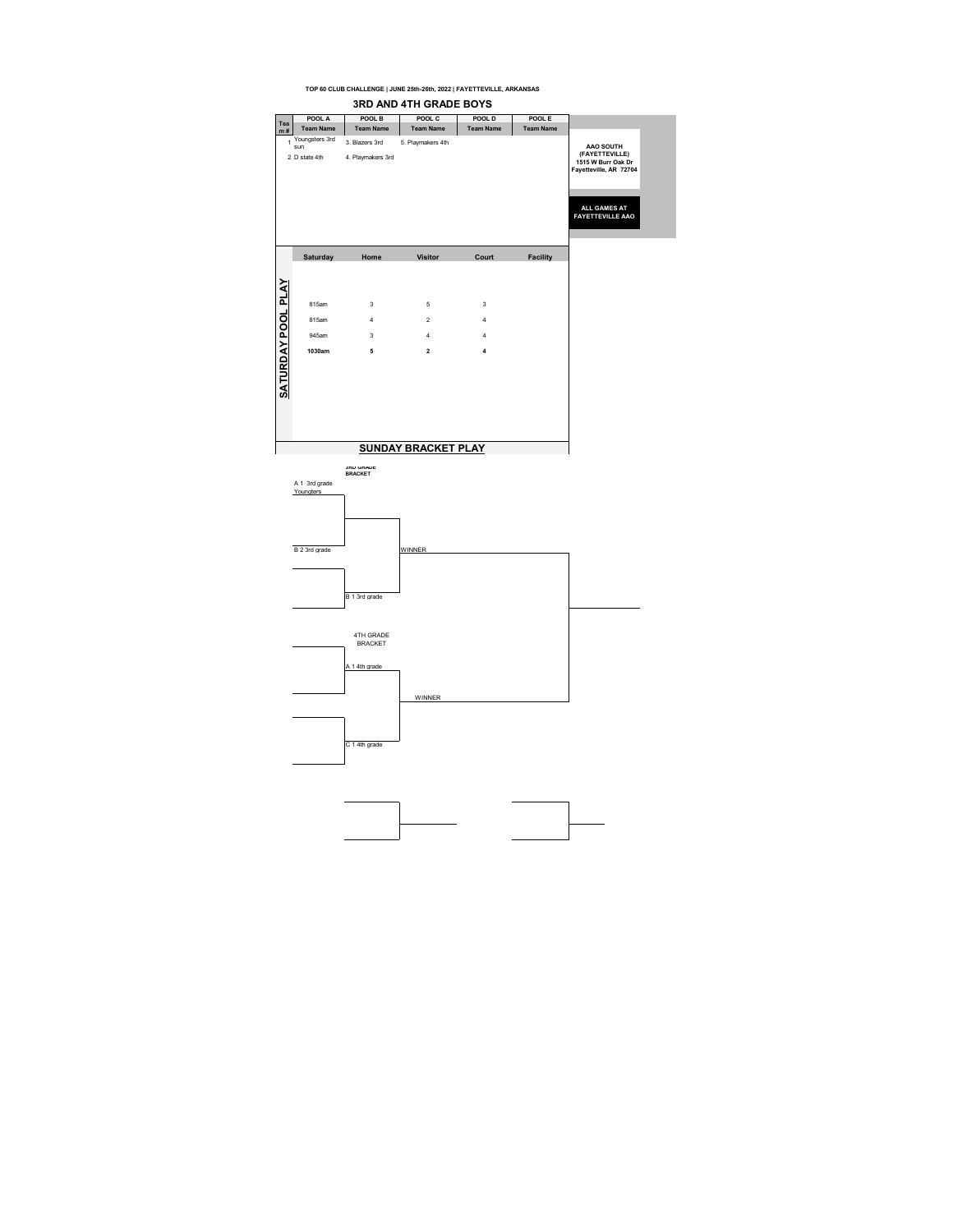|                    |                                   |                                     | <b>3RD AND 4TH GRADE GIRLS</b>             |                  |                  |
|--------------------|-----------------------------------|-------------------------------------|--------------------------------------------|------------------|------------------|
| Tea                | POOL A                            | POOL B                              | POOL C                                     | POOL D           | POOL E           |
| m#                 | <b>Team Name</b>                  | <b>Team Name</b>                    | <b>Team Name</b>                           | <b>Team Name</b> | <b>Team Name</b> |
|                    | 1 Maverick's AB<br>2 Drive Nation | 3. Huntsville 4th<br>4. Blazers 3rd | 5. Ok pwp parker<br>4th<br>6. Ok magic 3rd |                  |                  |
|                    | Saturday                          | Home                                | <b>Visitor</b>                             | Court            | <b>Facility</b>  |
|                    | 730am                             | 3                                   | 4                                          | 3                |                  |
|                    | 9:00 AM                           | 5                                   | 6                                          | $\overline{2}$   |                  |
|                    | 1030am                            | 5                                   | 3                                          | $\overline{2}$   |                  |
|                    | 12:00 PM                          | $\overline{4}$                      | 6                                          | $\overline{2}$   |                  |
|                    | 1245pm                            | 1                                   | $\overline{2}$                             | $\overline{2}$   |                  |
|                    | 3:00 PM                           | 3                                   | $\overline{2}$                             | 1                |                  |
| SATURDAY POOL PLAY | 345pm                             | $\mathbf{1}$                        | 5                                          | $\overline{2}$   |                  |
|                    |                                   |                                     |                                            |                  |                  |
|                    |                                   |                                     |                                            |                  |                  |
|                    |                                   |                                     |                                            |                  |                  |
|                    |                                   |                                     | <b>SUNDAY BRACKET PLAY</b>                 |                  |                  |

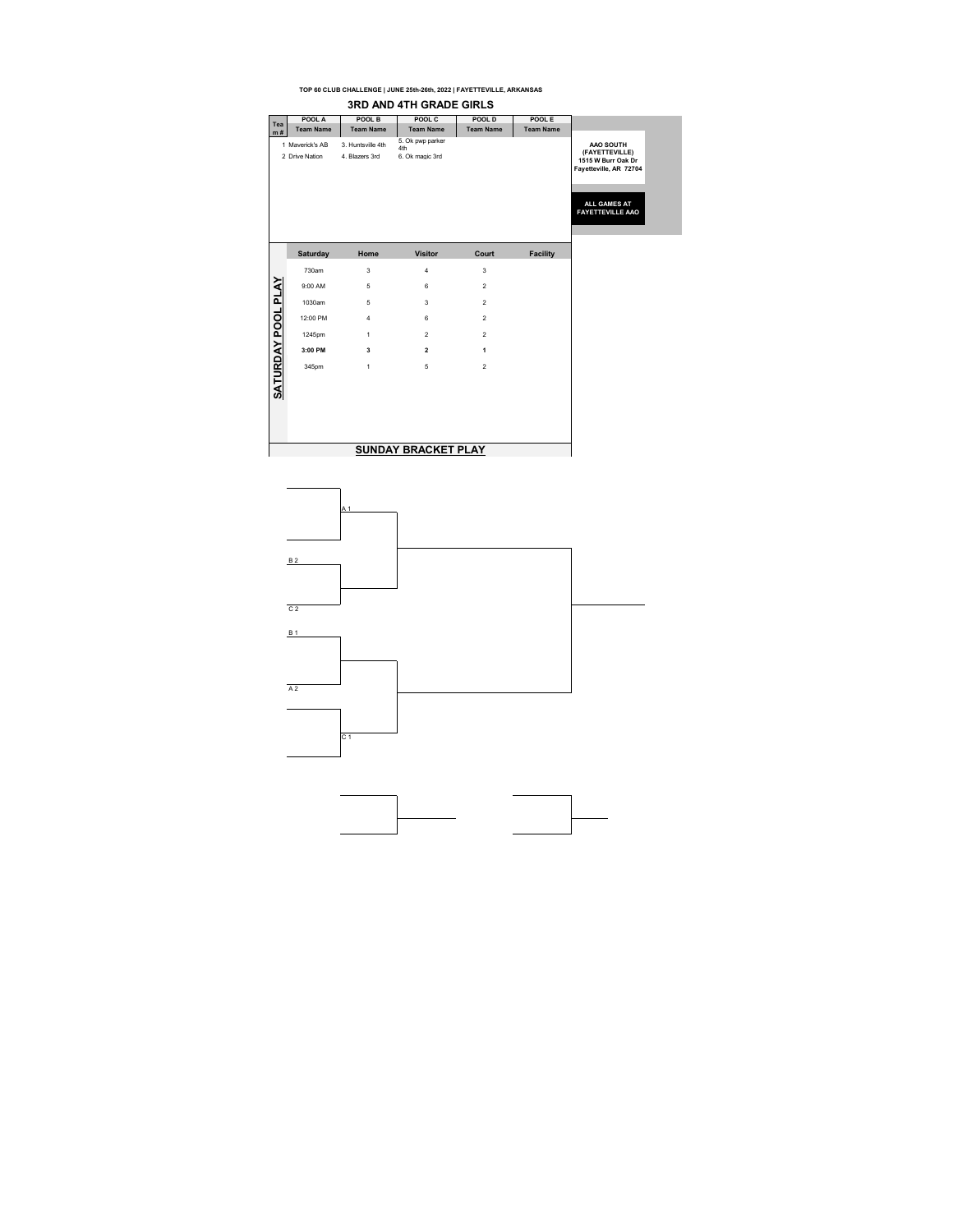|                    |                              |                                          | <b>5TH GRADE BOYS</b>      |                         |                  |
|--------------------|------------------------------|------------------------------------------|----------------------------|-------------------------|------------------|
| Tea                | POOL A                       | POOL B                                   | POOL C                     | POOL D                  | POOL E           |
| m#                 | <b>Team Name</b>             | <b>Team Name</b>                         | <b>Team Name</b>           | <b>Team Name</b>        | <b>Team Name</b> |
|                    | 1 Blazers<br>2 Ok swift 2029 | 3. Playmakers<br>4. Tulsa titans<br>2029 | 5. D state<br>6. Team Jah  |                         |                  |
|                    | Saturday                     | Home                                     | <b>Visitor</b>             | Court                   | <b>Facility</b>  |
|                    | 9:00 AM                      | 3                                        | 4                          | 3                       |                  |
|                    | 9:00 AM                      | 1                                        | 5                          | $\overline{4}$          |                  |
|                    | 1115am                       | 6                                        | 4                          | 4                       |                  |
|                    | 12:00 PM                     | $\mathbf{1}$                             | $\overline{2}$             | 3                       |                  |
|                    | 1245pm                       | 6                                        | 5                          | 3                       |                  |
|                    | 130pm                        | 3                                        | $\overline{\mathbf{2}}$    | $\overline{\mathbf{2}}$ |                  |
| SATURDAY POOL PLAY |                              |                                          |                            |                         |                  |
|                    |                              |                                          | <b>SUNDAY BRACKET PLAY</b> |                         |                  |

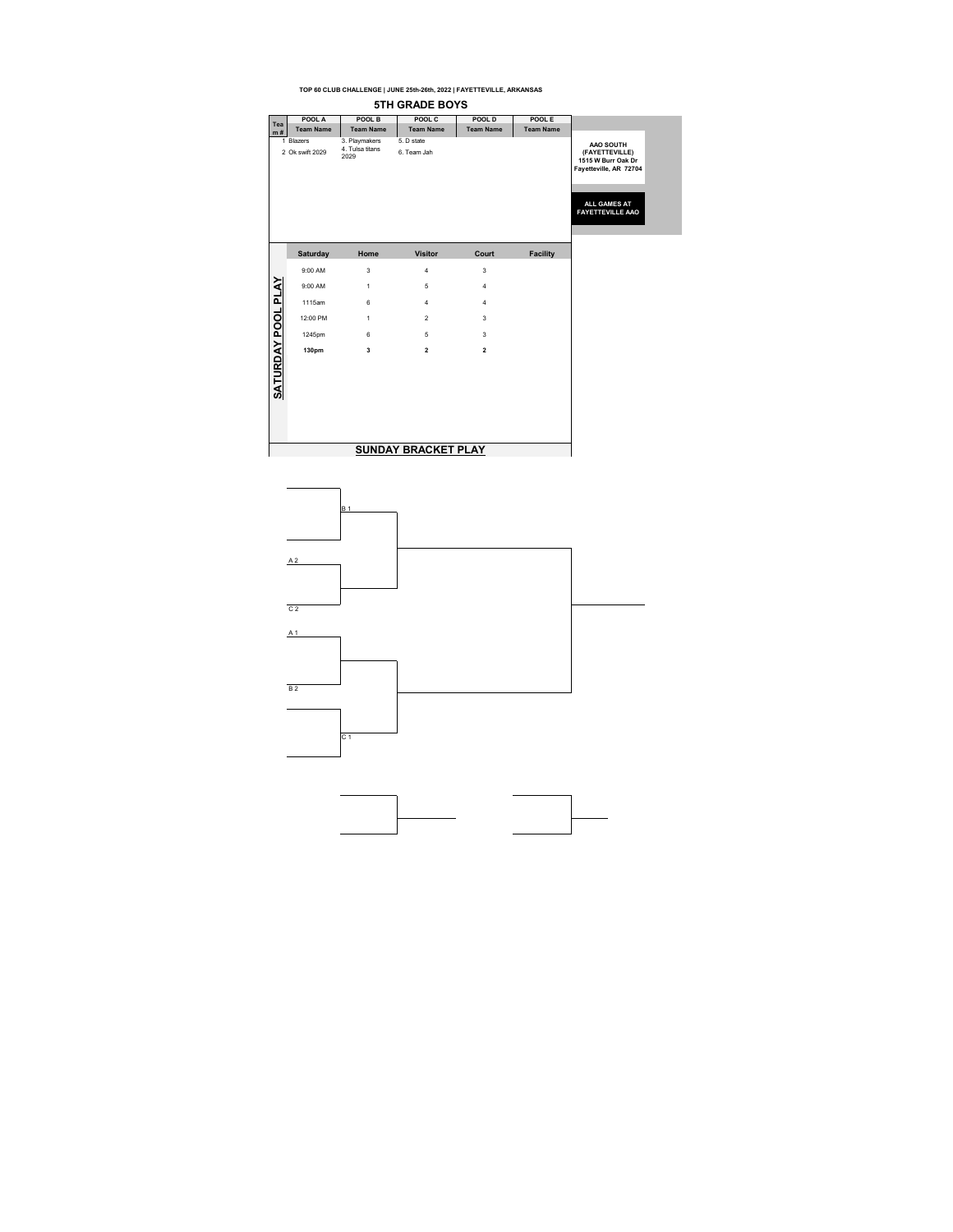|                           |                                   |                                           | 5TH GRADE GIRLS                                |                  |                  |
|---------------------------|-----------------------------------|-------------------------------------------|------------------------------------------------|------------------|------------------|
| Tea                       | POOL A                            | POOL B                                    | POOL C                                         | POOL D           | POOL E           |
| m#                        | <b>Team Name</b>                  | <b>Team Name</b>                          | <b>Team Name</b>                               | <b>Team Name</b> | <b>Team Name</b> |
|                           | 1 Maverick's AB<br>6 Panthers sat | 2. AAO Flight<br>7. Concord<br>Homets sat | 3. A 1 Nets<br>4. Playmakers<br>5. Blazers sat |                  |                  |
|                           | <b>Saturday</b>                   | Home                                      | <b>Visitor</b>                                 | Court            | <b>Facility</b>  |
|                           | 730am                             | 6                                         | 1                                              | 1                |                  |
|                           | 730am                             | $\overline{7}$                            | $\overline{2}$                                 | $\overline{2}$   |                  |
|                           | 730am                             | 5                                         | $\overline{4}$                                 | $\overline{4}$   |                  |
|                           | 815am                             | $6 \,$                                    | $\overline{2}$                                 | 1                |                  |
|                           | 815am                             | $\overline{7}$                            | $\mathbf{1}$                                   | $\overline{2}$   |                  |
|                           | 9:00 AM                           | 5                                         | 3                                              | $\mathbf{1}$     |                  |
|                           | 945am                             | 6                                         | $\overline{7}$                                 | $\overline{2}$   |                  |
| <b>SATURDAY POOL PLAY</b> | 1115am                            | $\overline{4}$                            | 3                                              | $\overline{2}$   |                  |
|                           |                                   |                                           |                                                |                  |                  |
|                           |                                   |                                           |                                                |                  |                  |
|                           |                                   |                                           |                                                |                  |                  |
|                           |                                   |                                           | <b>SUNDAY BRACKET PLAY</b>                     |                  |                  |

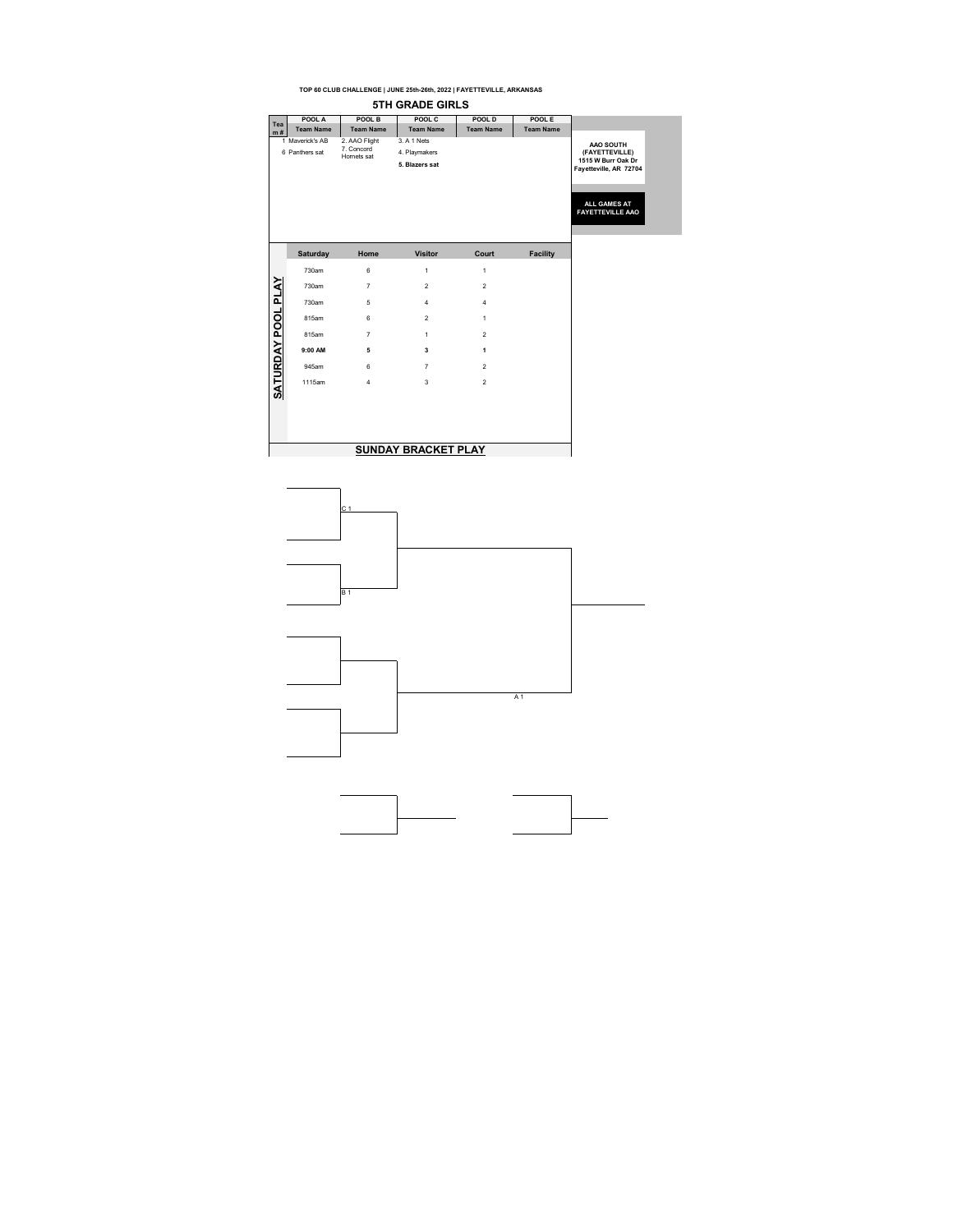**TOP 60 CLUB CHALLENGE | JUNE 25th-26th, 2022 | FAYETTEVILLE, ARKANSAS 6TH GRADE BOYS POOL A POOL B POOL C POOL D POOL E Tea m # Team Name Team Name Team Name Team Name Team Name** 1 Nwa warriors sat 3. Playmakers 5. Ar Heat sat 2 Drillz 4 skills sat 4. Riseing stars 6. Team Jah sun **AAO SOUTH (FAYETTEVILLE) 1515 W Burr Oak Dr Fayetteville, AR 72704 ALL GAMES AT FAYETTEVILLE AAO Saturday Home Visitor Court Facility**945am 1 2 3 SATURDAY POOL PLAY **SATURDAY POOL PLAY** 1030am 3 2 3 1245pm 4 5 4 2:15 PM 1 5 4  $3:00$  PM  $3$   $4$   $3$ **SUNDAY BRACKET PLAY**

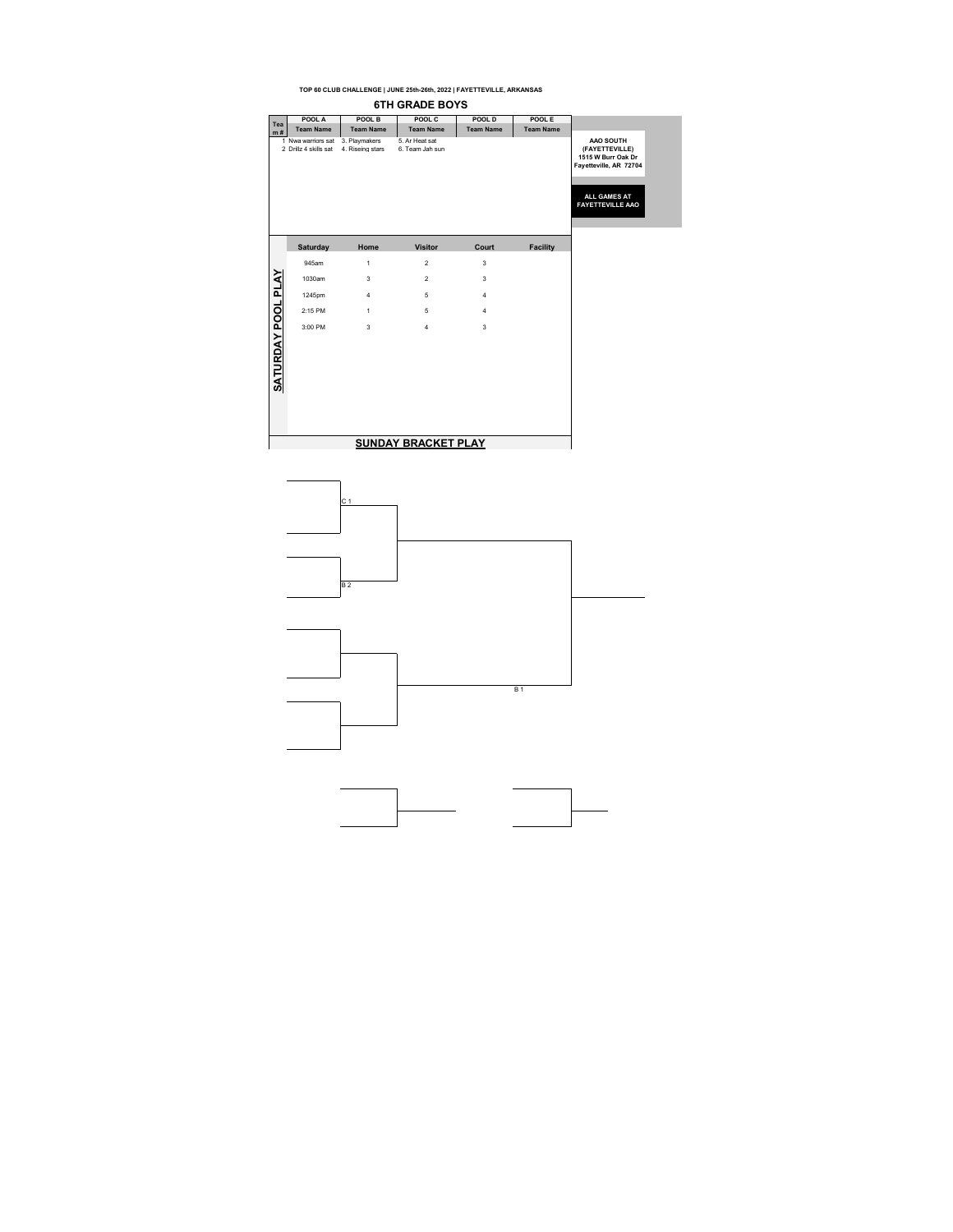

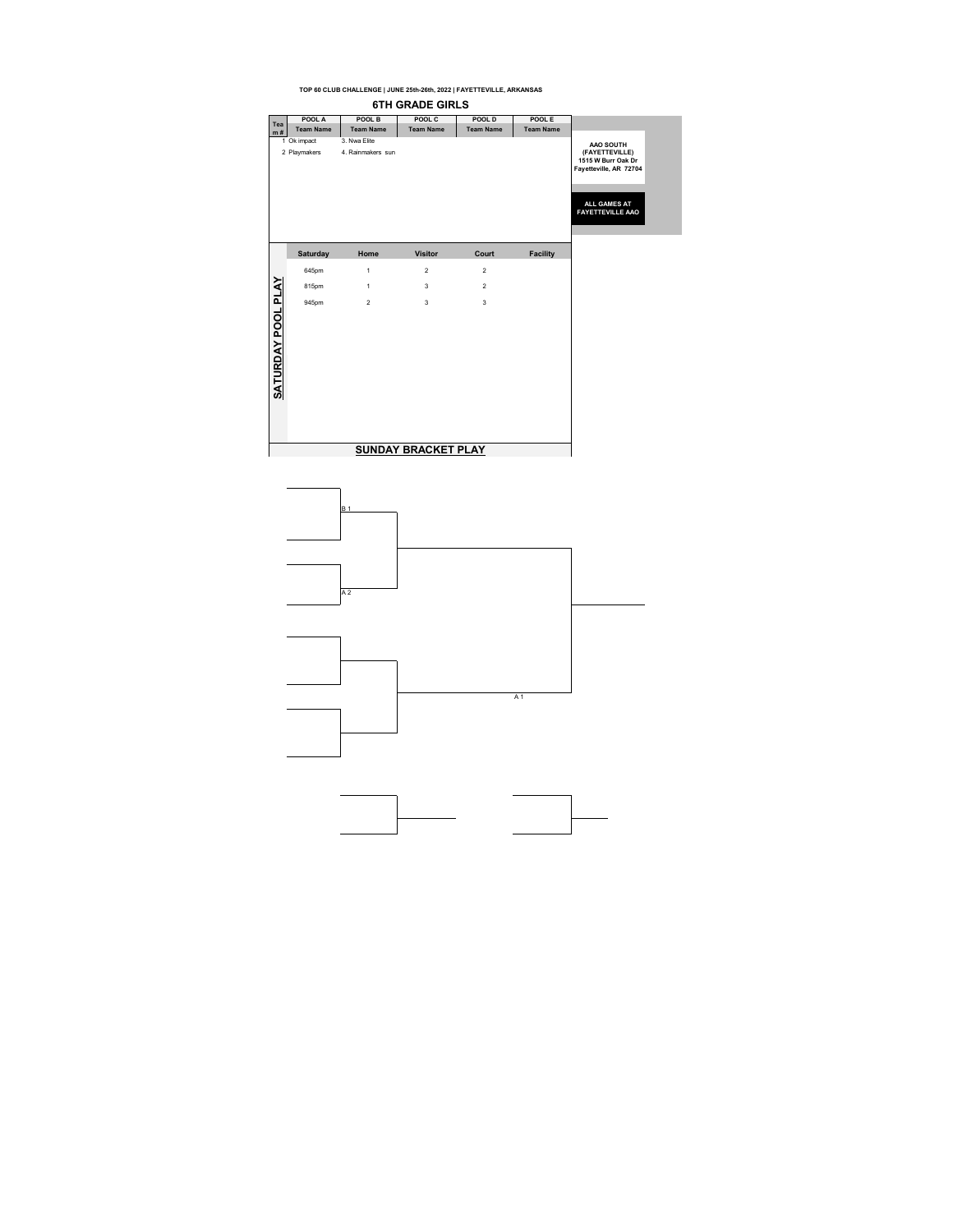|                    |                     |                                         | <b>7TH GRADE BOYS</b>          |                  |                  |                                                                                                                        |
|--------------------|---------------------|-----------------------------------------|--------------------------------|------------------|------------------|------------------------------------------------------------------------------------------------------------------------|
| Tea                | POOL A              | POOL B                                  | POOL C                         | POOL D           | POOL E           |                                                                                                                        |
| m#                 | <b>Team Name</b>    | <b>Team Name</b>                        | <b>Team Name</b>               | <b>Team Name</b> | <b>Team Name</b> |                                                                                                                        |
|                    | 1 NXT<br>2 Ar Hoops | 3. Playmakers<br>4. Pinnacle<br>Academy | 5. Team Jah<br>6. Rising Stars |                  |                  | AAO SOUTH<br>(FAYETTEVILLE)<br>1515 W Burr Oak Dr<br>Fayetteville, AR 72704<br>ALL GAMES AT<br><b>FAYETTEVILLE AAO</b> |
|                    | Saturday            | Home                                    | <b>Visitor</b>                 | Court            | <b>Facility</b>  |                                                                                                                        |
|                    | 3:00 PM             | $\mathbf{1}$                            | $\overline{2}$                 | $\overline{2}$   |                  |                                                                                                                        |
|                    | 3:00 PM             | 3                                       | $\overline{4}$                 | 3                |                  |                                                                                                                        |
|                    | 430pm               | 3                                       | $\overline{2}$                 | $\overline{2}$   |                  |                                                                                                                        |
|                    | 430pm               | $\mathbf{1}$                            | 6                              | 3                |                  |                                                                                                                        |
|                    | 645pm               | 5                                       | $\overline{\mathbf{4}}$        | 3                |                  |                                                                                                                        |
| SATURDAY POOL PLAY | 815pm               | 5                                       | 6                              | 3                |                  |                                                                                                                        |
|                    |                     |                                         | <b>SUNDAY BRACKET PLAY</b>     |                  |                  |                                                                                                                        |

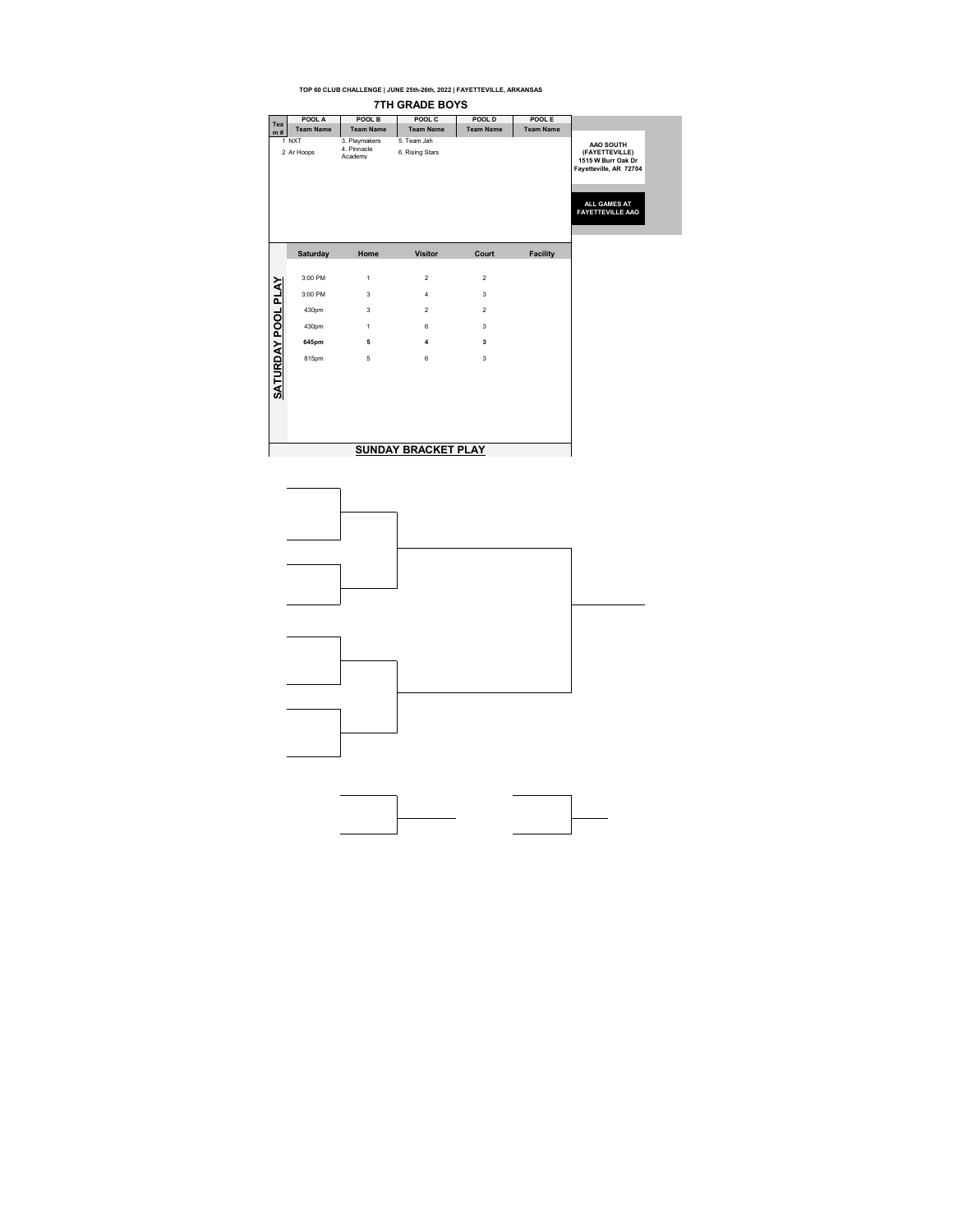**TOP 60 CLUB CHALLENGE | JUNE 25th-26th, 2022 | FAYETTEVILLE, ARKANSAS 7TH GRADE GIRLS POOL A POOL B POOL C POOL D POOL E Tea m # Team Name Team Name Team Name Team Name Team Name** 1 Maverick's AB 3. Lang ac 2 Lady bears sat 4. Playmakers **AAO SOUTH (FAYETTEVILLE) 1515 W Burr Oak Dr Fayetteville, AR 72704 ALL GAMES AT FAYETTEVILLE AAO Saturday Home Visitor Court Facility**345pm 1 2 | SATURDAY POOL PLAY **SATURDAY POOL PLAY** 515pm 3 2 2 6:00 PM 1 4 1 645pm 2 4 1 9:00 PM 3 4 1 **SUNDAY BRACKET PLAY**

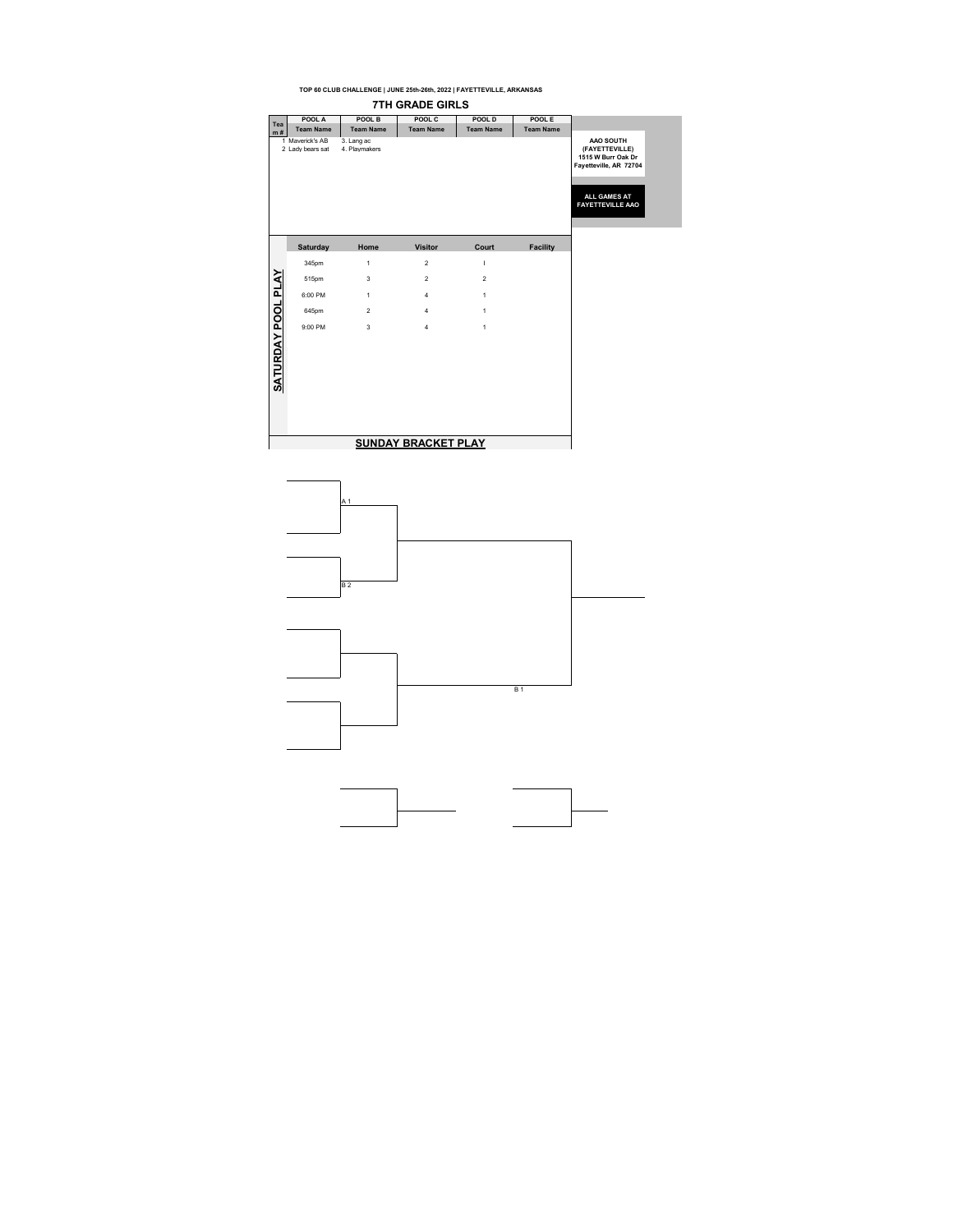**TOP 60 CLUB CHALLENGE | JUNE 25th-26th, 2022 | FAYETTEVILLE, ARKANSAS 8TH GRADE BOYS POOL A POOL B POOL C POOL D POOL E Tea m # Team Name Team Name Team Name Team Name Team Name** <sup>1</sup> SSBA sat 4. Flight Hutchinson 6. Blazers <sup>2</sup> Stray Dogs 5. Rising Stars 7. NWA Spartan 2026 **AAO SOUTH (FAYETTEVILLE) 1515 W Burr Oak Dr Fayetteville, AR 72704** 3 Panthers sat **ALL GAMES AT FAYETTEVILLE AAO Saturday Home Visitor Court Facility**345pm 1 3 3 3 SATURDAY POOL PLAY **SATURDAY POOL PLAY** 515pm 2 3 3 6:00 PM 4 5 3 6:00 PM 6 7 4 **730pm 1 2 3** 9:00 PM 4 7 3 9:00 PM 5 6 4 **SUNDAY BRACKET PLAY** 

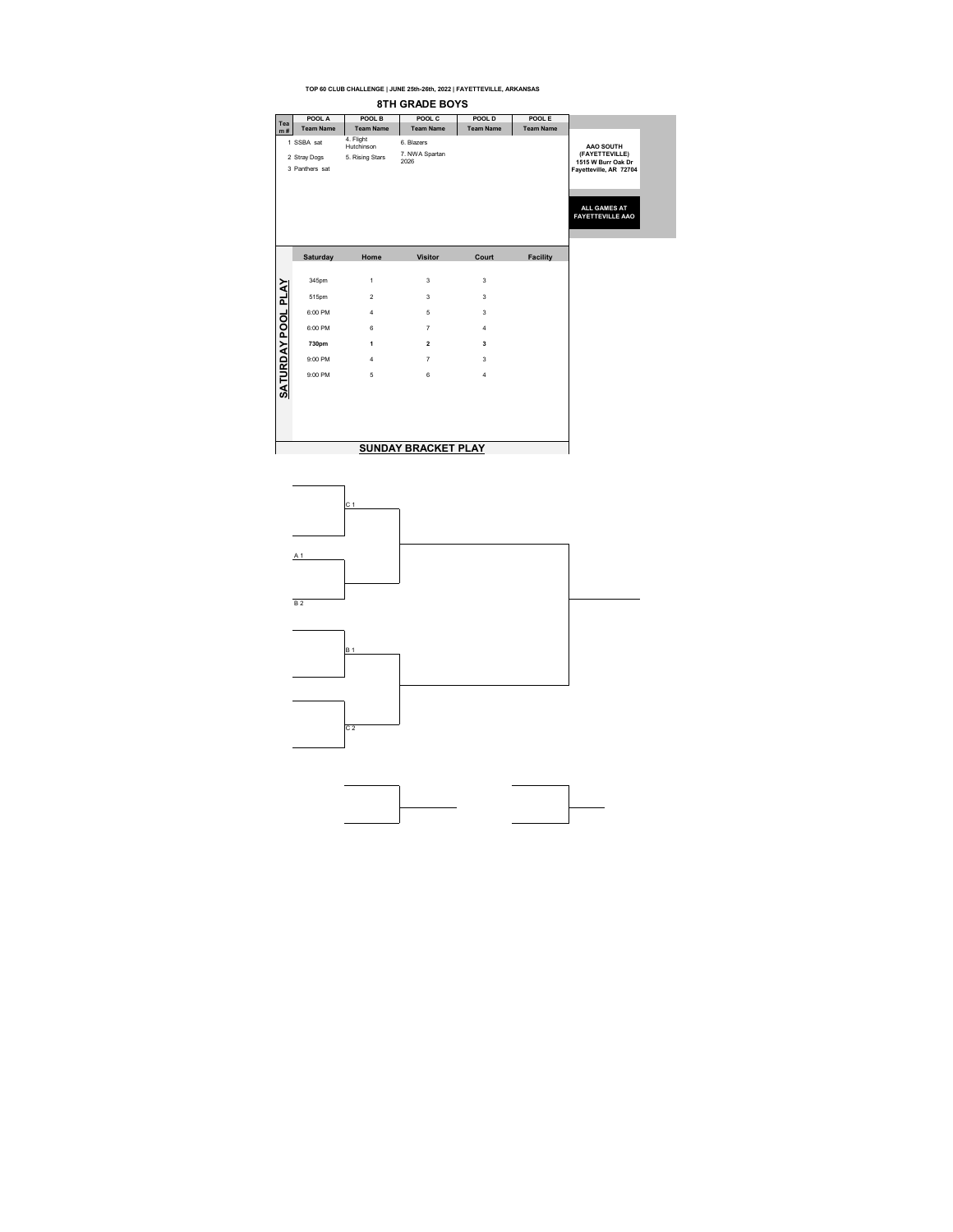**TOP 60 CLUB CHALLENGE | JUNE 25th-26th, 2022 | FAYETTEVILLE, ARKANSAS 8TH GRADE GIRLS POOL A POOL B POOL C POOL D POOL E Tea m # Team Name Team Name Team Name Team Name Team Name** 1 PR Blazers 3. Team arkansas 2 Lady Bears sat 4. J Squad **AAO SOUTH (FAYETTEVILLE) 1515 W Burr Oak Dr Fayetteville, AR 72704 ALL GAMES AT FAYETTEVILLE AAO Saturday Home Visitor Court Facility**945am 1 3 1 SATURDAY POOL PLAY **SATURDAY POOL PLAY** 1115am 1 2 1 1245pm 4 2 1 215pm 4 3 2 **SUNDAY BRACKET PLAY**

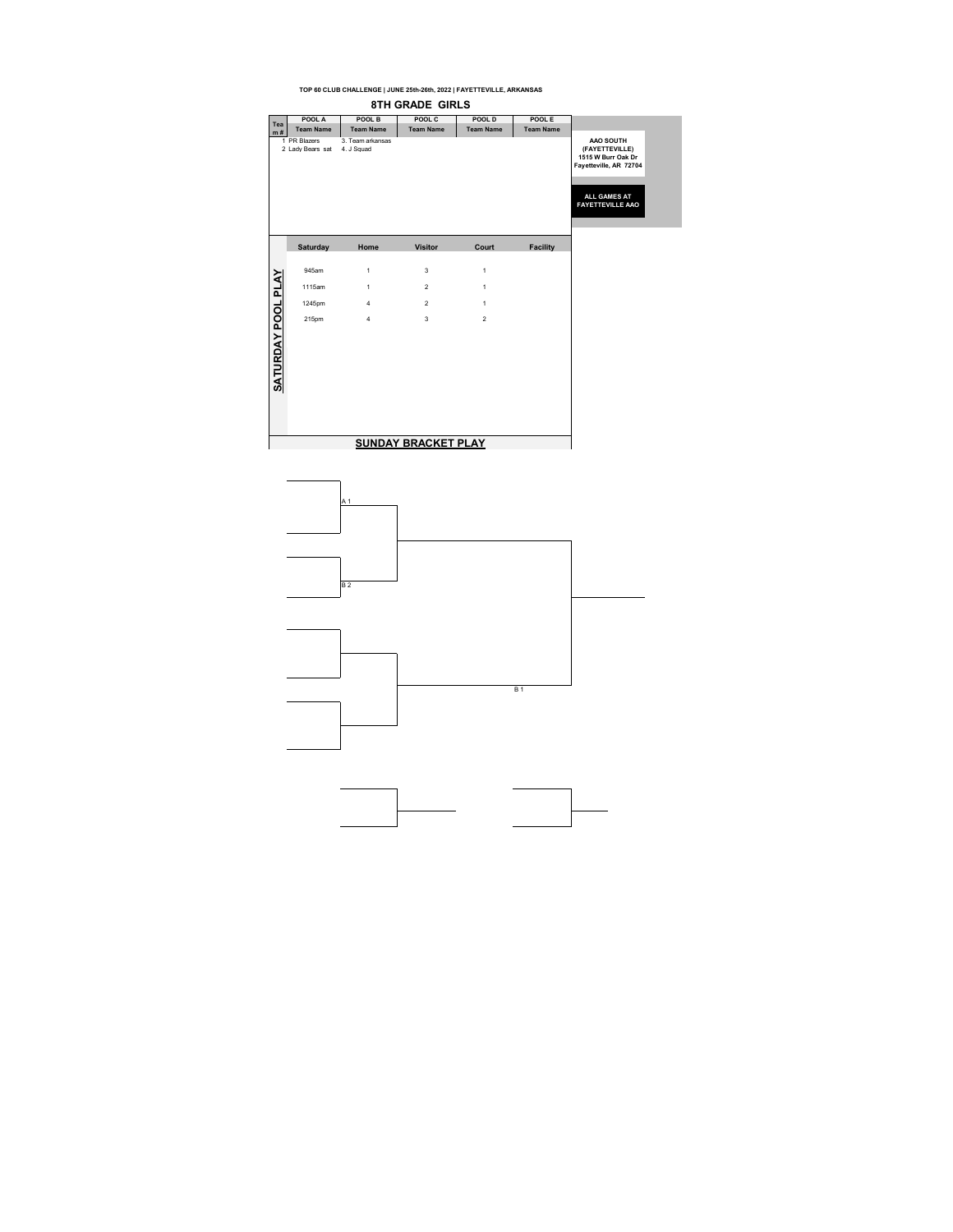| POOL A<br>POOL B<br>POOL C<br>POOL D<br>POOL E<br>Tea<br><b>Team Name</b><br><b>Team Name</b><br><b>Team Name</b><br><b>Team Name</b><br><b>Team Name</b><br>m#<br>5. Lady bears 8th<br>1 Jopin<br>3. Aces<br>AAO SOUTH<br>sat<br>2 Rainmakers<br>4. Lang ac<br>ALL GAMES AT<br>Saturday<br>Home<br><b>Visitor</b><br>Court<br><b>Facility</b><br>$\overline{2}$<br>3<br>1115am<br>$\mathbf{1}$<br><b>SATURDAY POOL PLAY</b><br>5<br>130pm<br>$\mathbf{1}$<br>1<br>$\overline{2}$<br>$\mathbf{1}$<br>515pm<br>3<br>730pm<br>$\overline{3}$<br>$\overline{4}$<br>$\mathbf{1}$ |  |  |  |                                                                                           |
|------------------------------------------------------------------------------------------------------------------------------------------------------------------------------------------------------------------------------------------------------------------------------------------------------------------------------------------------------------------------------------------------------------------------------------------------------------------------------------------------------------------------------------------------------------------------------|--|--|--|-------------------------------------------------------------------------------------------|
|                                                                                                                                                                                                                                                                                                                                                                                                                                                                                                                                                                              |  |  |  |                                                                                           |
|                                                                                                                                                                                                                                                                                                                                                                                                                                                                                                                                                                              |  |  |  |                                                                                           |
|                                                                                                                                                                                                                                                                                                                                                                                                                                                                                                                                                                              |  |  |  | (FAYETTEVILLE)<br>1515 W Burr Oak Dr<br>Fayetteville, AR 72704<br><b>FAYETTEVILLE AAO</b> |
|                                                                                                                                                                                                                                                                                                                                                                                                                                                                                                                                                                              |  |  |  |                                                                                           |
|                                                                                                                                                                                                                                                                                                                                                                                                                                                                                                                                                                              |  |  |  |                                                                                           |
|                                                                                                                                                                                                                                                                                                                                                                                                                                                                                                                                                                              |  |  |  |                                                                                           |
|                                                                                                                                                                                                                                                                                                                                                                                                                                                                                                                                                                              |  |  |  |                                                                                           |
| <b>SUNDAY BRACKET PLAY</b>                                                                                                                                                                                                                                                                                                                                                                                                                                                                                                                                                   |  |  |  |                                                                                           |

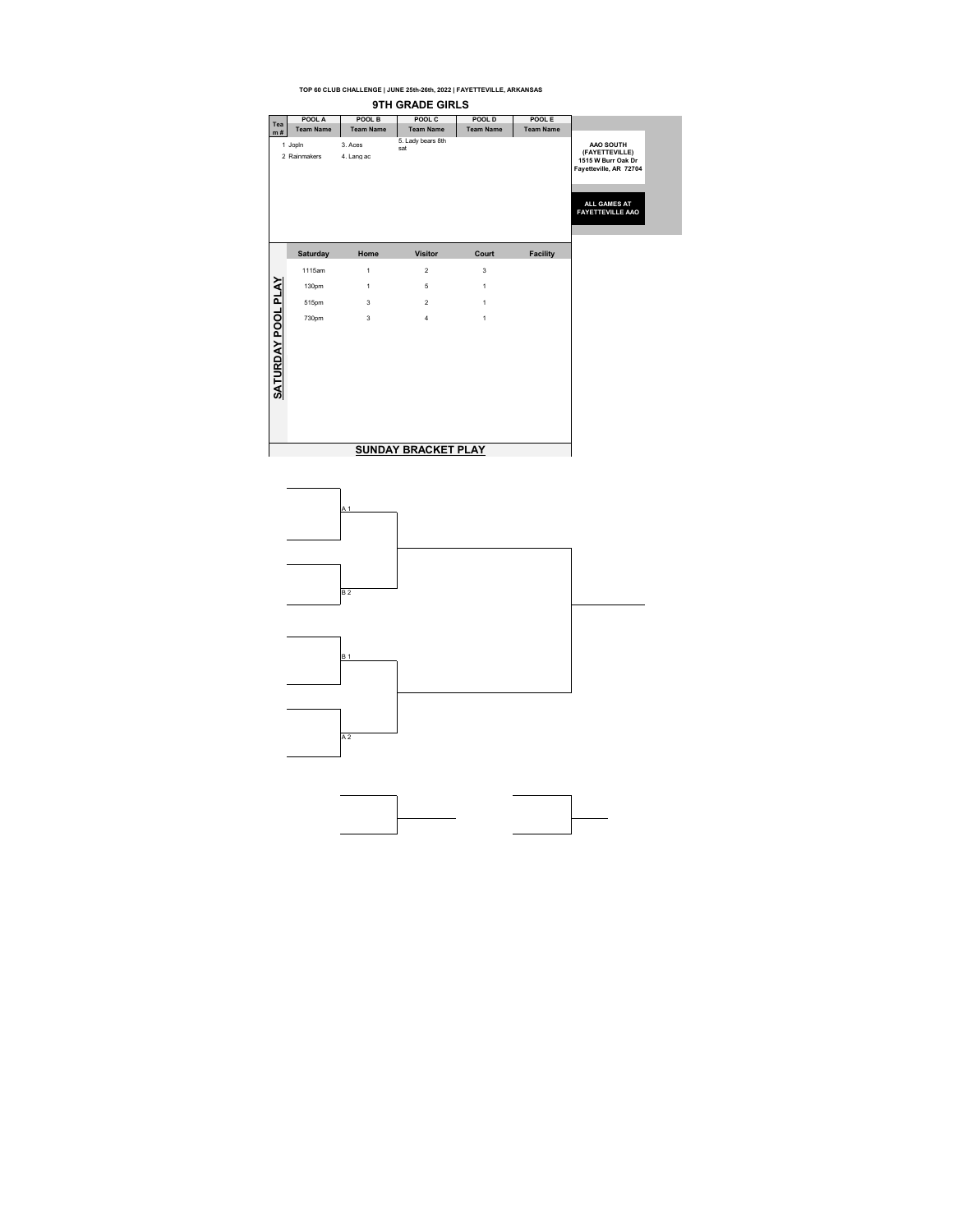|                           |                                 |                     | <b>10TH GRADE BOYS</b>     |                         |                  |
|---------------------------|---------------------------------|---------------------|----------------------------|-------------------------|------------------|
| Tea                       | POOL A                          | POOL B              | POOL C                     | POOL D                  | POOL E           |
| m#                        | <b>Team Name</b>                | <b>Team Name</b>    | <b>Team Name</b>           | <b>Team Name</b>        | <b>Team Name</b> |
|                           | 1 Goon Squad sat 4. Blazers sat |                     | 6. Ar Heat sat             |                         |                  |
|                           | 2 Team arkansas                 | 5. Rv Hawas         | 7. OHTB sat                |                         |                  |
|                           | 3 Aces                          | 8. Team Jah sun     |                            |                         |                  |
|                           |                                 |                     |                            |                         |                  |
|                           |                                 |                     |                            |                         |                  |
|                           |                                 |                     |                            |                         |                  |
|                           |                                 |                     |                            |                         |                  |
|                           |                                 |                     |                            |                         |                  |
|                           |                                 |                     |                            |                         |                  |
|                           |                                 |                     |                            |                         |                  |
|                           | <b>Saturday</b>                 | Home                | <b>Visitor</b>             | Court                   | <b>Facility</b>  |
|                           | 12:00 PM                        | 5                   | 6                          | 4                       |                  |
|                           | 130pm<br>130pm                  | 5<br>$\overline{7}$ | 4<br>6                     | 3<br>4                  |                  |
|                           |                                 |                     |                            |                         |                  |
| <b>SATURDAY POOL PLAY</b> | 3:00 PM                         | $\overline{7}$      | 4                          | $\overline{\mathbf{4}}$ |                  |
|                           | 645pm                           | $\overline{2}$      | 3                          | $\overline{\mathbf{4}}$ |                  |
|                           | 815 PM                          | $\overline{2}$      | $\mathbf{1}$               | $\overline{4}$          |                  |
|                           |                                 |                     |                            |                         |                  |
|                           | 945pm                           | 3                   | 1                          | $\overline{\mathbf{A}}$ |                  |
|                           |                                 |                     |                            |                         |                  |
|                           |                                 |                     |                            |                         |                  |
|                           |                                 |                     |                            |                         |                  |
|                           |                                 |                     |                            |                         |                  |
|                           |                                 |                     |                            |                         |                  |
|                           |                                 |                     |                            |                         |                  |
|                           |                                 |                     |                            |                         |                  |
|                           |                                 |                     |                            |                         |                  |
|                           |                                 |                     | <b>SUNDAY BRACKET PLAY</b> |                         |                  |

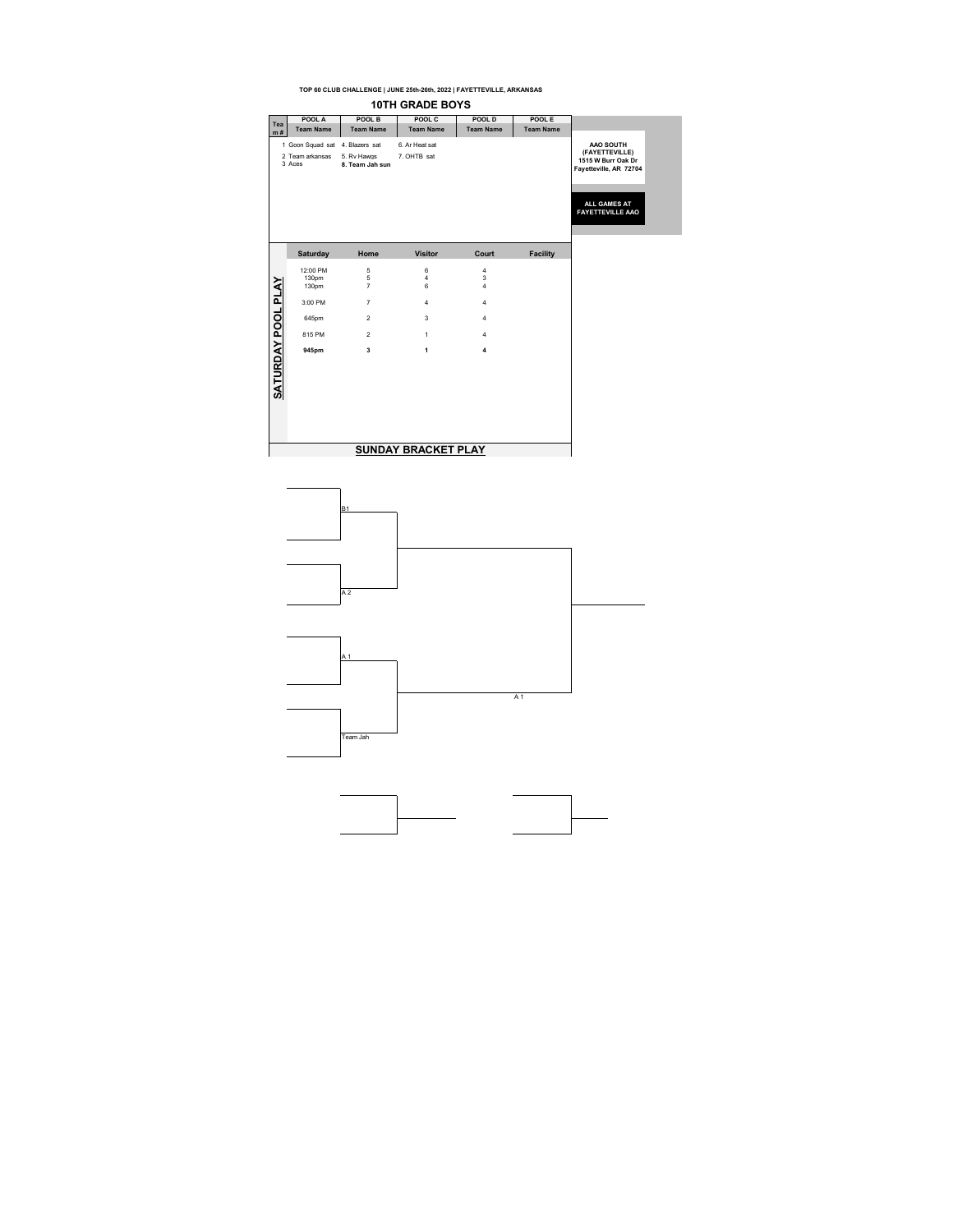